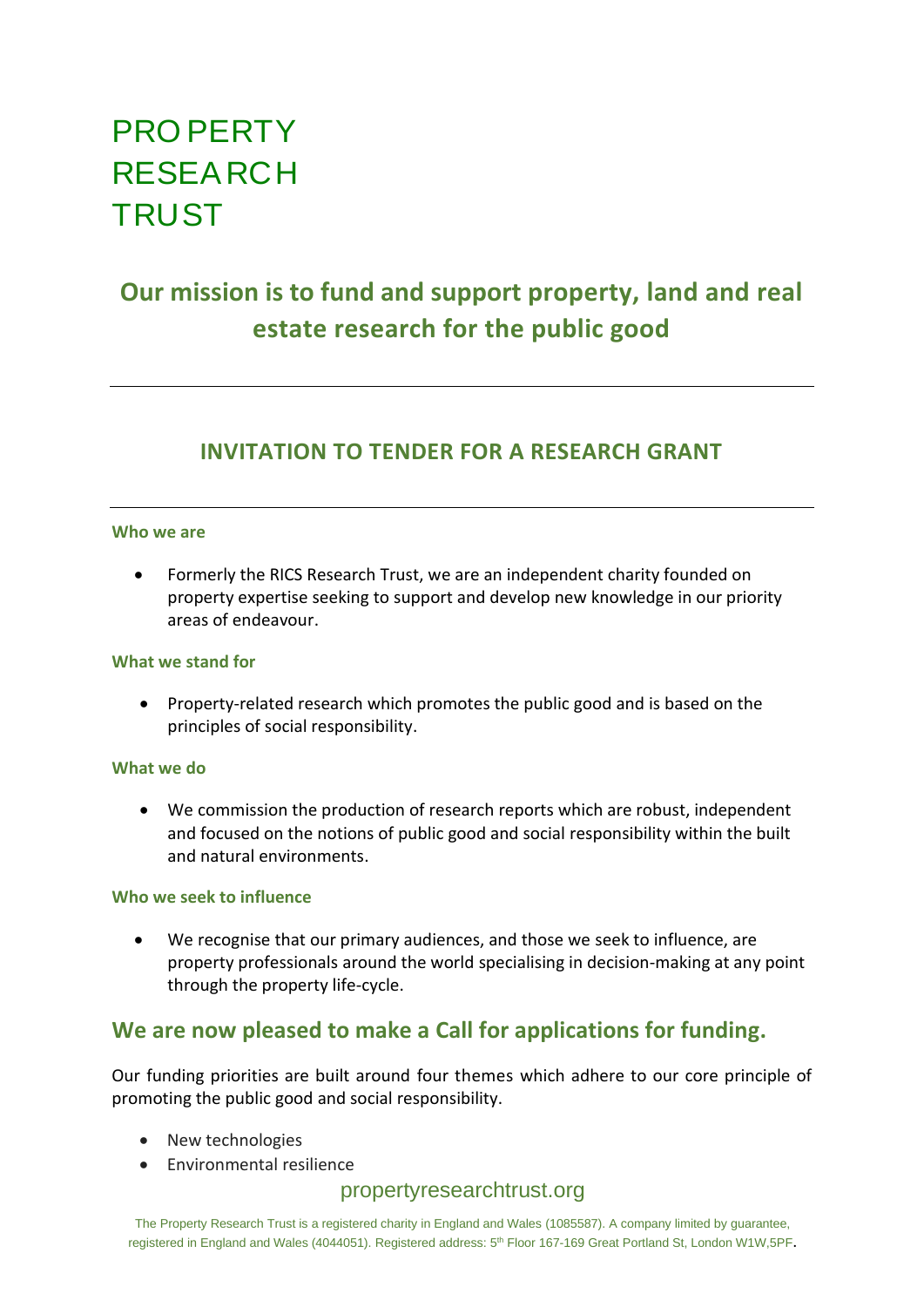# PRO PERTY RESEARCH TRUST

- Governance (including matters of land and property tenure and management)
- Finance and Investment

**For this Call, we are seeking to attract bids from researchers who apply a combination of at least two of these themes to the sustainability debate. In particular, we are looking to fund research that can assist actors in the real estate industry (constructors, investors, developers and designers) to consider, in practical ways, how they will respond to the increasing array of targets and obligations pertaining to 'the net zero agenda'.**

# **Amount of funding**

The Trust will allocate up to £20,000 (twenty thousand pounds sterling) in this round.

Applicants may bid for *either:*

- A grant of **up to £5,000** to produce a provocative, authoritative, thought piece, normally in the region of 6,000 words. For this a timescale of a maximum of 6 months from the date of grant will be allowed; or
- A grant of **up to £10,000** to produce an original piece of research normally based on empirical work or data modelling. For this the timescale is negotiable, but we suggest a target of about 9-15 months.

# **Who is eligible to apply?**

Applicants can be individuals or teams of researchers, based in a university, commercial business, or a not-for-profit organisation, from any part of the world. Applicants with cofunding are encouraged.

# **Timeline for applications**

A two-stage applications process will apply. Closing date for Stage One is Tuesday  $8<sup>th</sup>$ February 2022, 8.00 pm GMT. This is an outline application.

All applications will be considered and those selected to proceed to Stage Two will be notified by email by no later than Tuesday  $8<sup>th</sup>$  March 2022 to submit a worked-up proposal before a closing date of Tuesday 29th March 2022.

It is our intention to be very selective at Stage One, with only a limited number of applicants proceeding to Stage Two.

Application forms are downloadable from the website:

# [www.propertyreseachtrust.org](http://www.propertyreseachtrust.org/)

# **Criteria for selection at Stage One**

- Fit to the call both in terms of themes and principles.
- Evidence of innovative thinking and originality of the bid.
- Realism in relation to matching the resource base to the work anticipated.